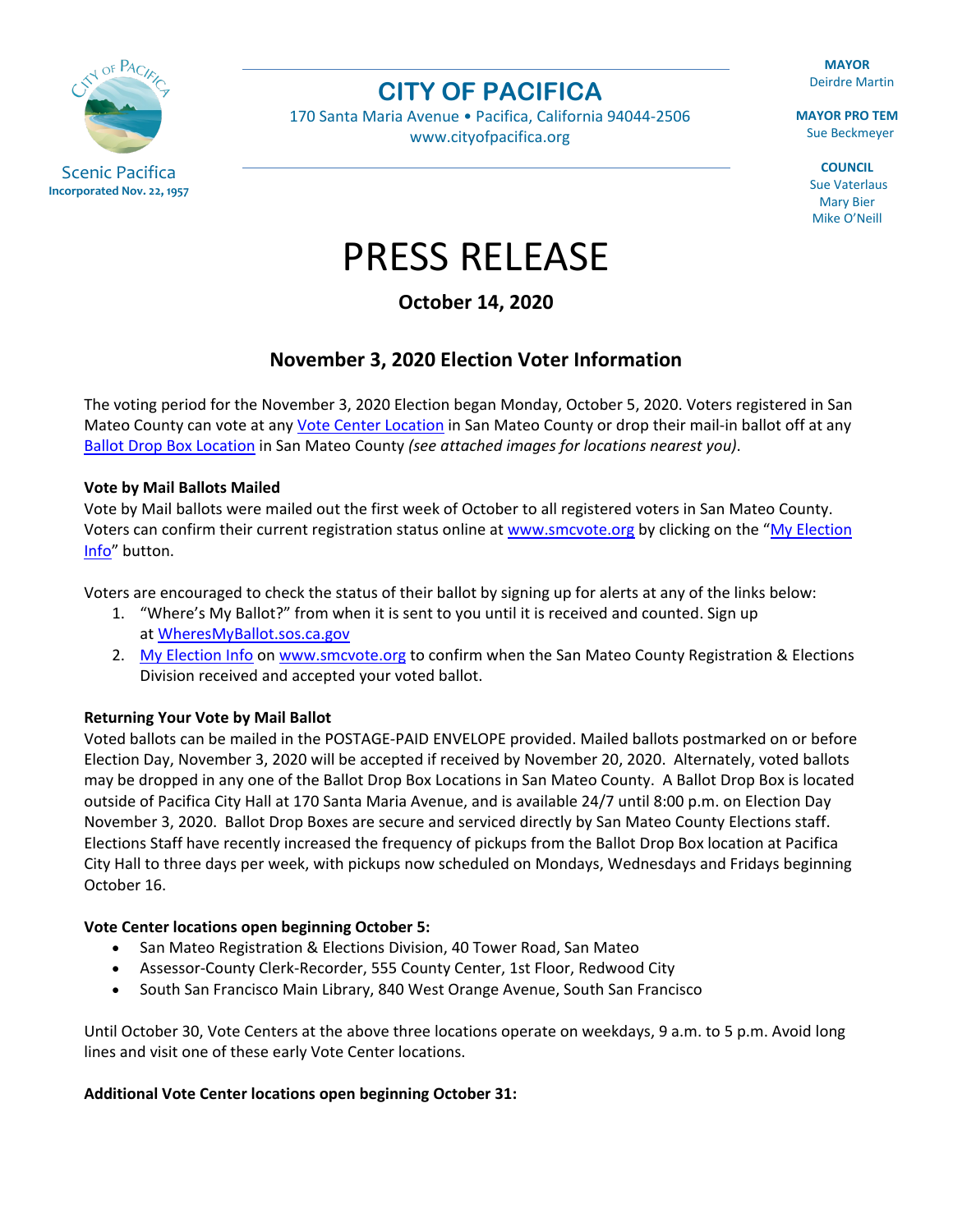On Saturday, October 31, an additional 42 Vote Centers will open, including two Vote Centers located in Pacifica: one at **St. Peter's Parish**, 700 Oddstad Boulevard and one at **Pacifica City Council Chambers**, 2212 Beach Boulevard. A full list of Vote Center locations can be found online at [www.smcvote.org](http://www.smcvote.org/) and select "Vote Center Locations." Keep in mind that a Vote Center nearest your home may be located outside of Pacifica boundaries. Voters may receive voting services at any Vote Center location in San Mateo County.

#### **Hours of operation for all Vote Centers beginning October 31 are as follows:**

- Saturday, October 31, 2020, through Monday, November 2, 2020 9 a.m. to 5 p.m. (Daily)
- Tuesday, November 3, 2020 (Election Day) 7 a.m. to 8 p.m.

#### **November 3, 2020 Presidential General Election – COVID-19 Prepared**

All Vote Centers comply with San Mateo County Health Department and CDC COVID-19 safety standards. Voters are expected to wear masks and adhere to all social distancing requirements. For more information on the November 3, 2020 Presidential General Election, please call 650-312-5222, visit [www.smcvote.org](http://www.smcvote.org/) or follow SMC Vote on [Twitter](https://twitter.com/smcvote) and [Instagram](https://www.instagram.com/smcvote/?hl=en) @smcvote. The Registration & Elections Division also offers a toll-free hotline, 888-SMC-VOTE (888-762-8683), to assist voters in any language. Keep in mind that wait times for entry into Vote Centers are anticipated to be longer on and close to Election Day, November 3, due to the COVID-19 safety standards in place. Voters opting to vote or receive services in-person at a Vote Center are encouraged to vote early and visit during non-peak times.

# **General Municipal Election for the City of Pacifica – District Based Elections**

The next General Municipal Election for the City of Pacifica will be held on Tuesday, November 3, 2020. This will be the first election in the City of Pacifica held with a district-based system for the election of members of the City Council. Under a district-based elections system, voters will elect a City Council Member based on the district in which the voter and candidates are registered to vote. City Council seats in Districts 1 and 4 are up for election in this November 2020 election.

If you do not see City Council Candidates listed on your ballot, it may be because you reside in District 2, 3 or 5. City Council seats for Districts 2, 3 and 5 will be up for election in November 2022. Check the District Map to confirm your district, and keep in mind that district boundaries may intersect some streets so that your neighbor "down the street" or across the street may be in a different district than you if you reside close to a district boundary.

For more information about district elections in the City of Pacifica, visit the [District Based City Council](https://www.cityofpacifica.org/government/clerk/district_based_city_council_elections.asp) Elections [webpage](https://www.cityofpacifica.org/government/clerk/district_based_city_council_elections.asp) on the City of Pacifica website at [www.cityofpacifica.org](http://www.cityofpacifica.org/) (follow City Government  $\rightarrow$  City Council  $\rightarrow$ Districting). To find out in which district you reside, use the [Interactive Map](https://drive.google.com/open?id=1QKbcq9WDKTUgSEoG6E4ahWH839n0T-JR&usp=sharing) on the District Based City Council Elections webpage.

#### **Staff Contact**:

Sarah Coffey, City Clerk (650) 738-7300 [cmoffice@ci.pacifica.ca.us](mailto:cmoffice@ci.pacifica.ca.us)